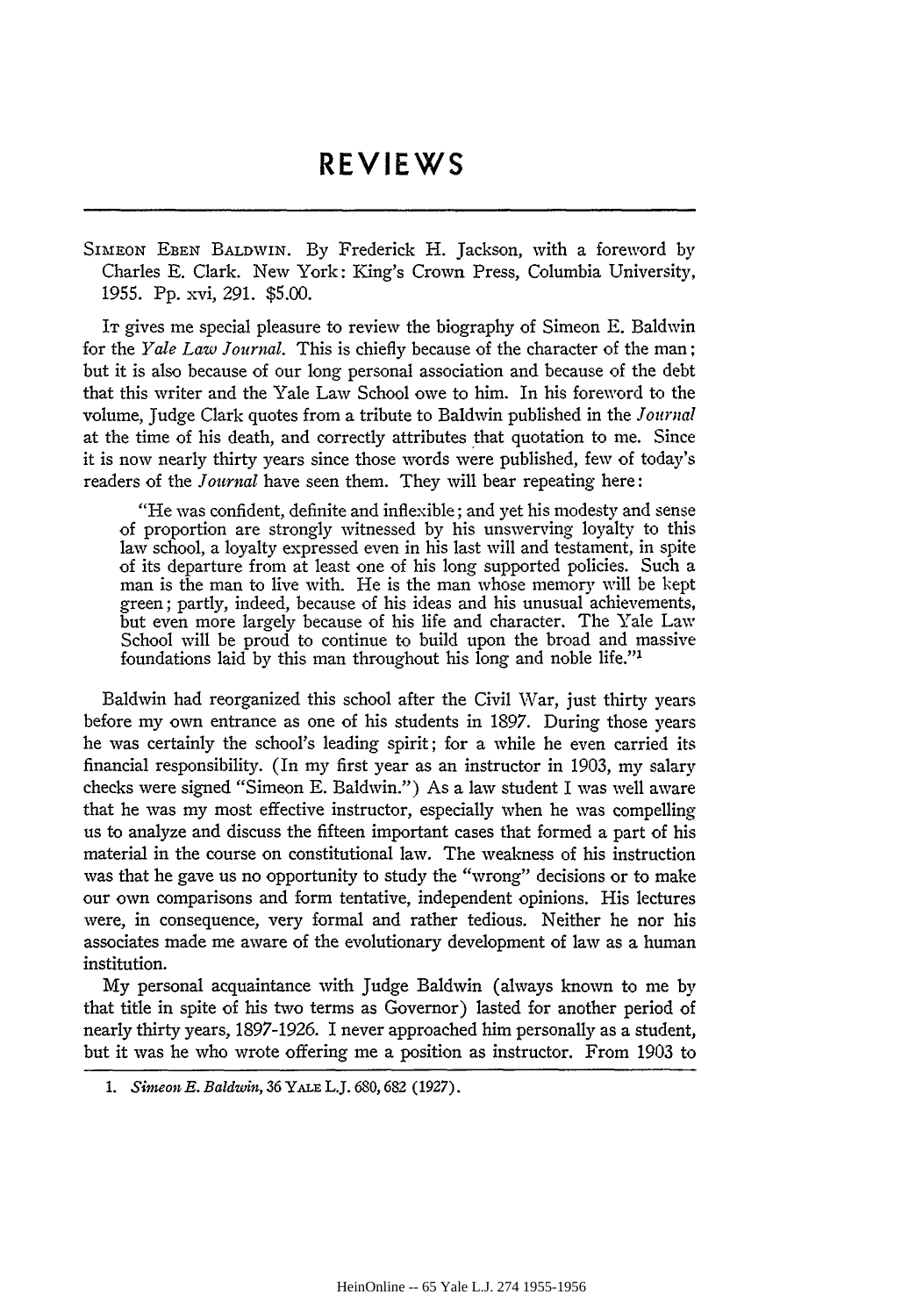1912, he attended faculty meetings, gradually taking a less active part in them. 1912, he attended faculty meetings, gradually taking a less active part in them.<br>During that period, the case method had been adopted in practically all courses, even while he served on the Curriculum Committee. He was very considerate even while he served on the Curriculum Committee. He was very considerate of younger men and placed no obstacles in their way. After I discovered that his eyesight was such that he could not easily recognize anyone on the street, I took the initiative in speaking to him; in every case I was rewarded by a his eyesight was such that he could not easily recognize anyone on the street, I took the initiative in speaking to him; in every case I was rewarded by a cordial word and a brilliant smile. During my first year as instru a reception in his home in honor of Sir Frederick Pollock, who had delivered a reception in his home in honor of Sir Frederick Pollock, who had delivered the Storrs Lectures. I was greatly impressed by the skill that he displayed as the Storrs Lectures. I was greatly impressed by the skill that he displayed as<br>host, moving rapidly about making introductions, regrouping his guests and stimulating conversation. stimulating conversation.

During the last thirteen years of his life, Baldwin took almost no part in the During the last thirteen years of his life, Baldwin took almost no part in the affairs of the Law School. During that period, its character became greatly affairs of the Law School. During that period, its character became greatly changed. Its students were all college graduates and its faculty consisted almost changed. Its students were all college graduates and its faculty consisted almost wholly of full-time teachers and research scholars. Yet the school's growth was wholly of full-time teachers and research scholars. Yet the school's growth laid, as Professor Jackson's volume shows, upon foundations for which Bald-laid, as Professor Jackson's volume shows, upon foundations for which Baldwin was largely responsible. He had organized post-graduate work leading to advanced degrees; and he had listed in the catalogue many courses in eco-advanced degrees; and he had listed in the catalogue many courses in economics, history, political science and Roman law, given by men of the Univer-nomics, history, political science and Roman law, given by men of the University faculty. These courses were never taken by many law students; but the effects of uniting these subjects with the study of law were such that the entire sity faculty. These courses were never taken by many law students; but the<br>effects of uniting these subjects with the study of law were such that the entire<br>professional curriculum assumed a graduate character. The undergr school became a graduate law school.

school became a graduate law school.<br>In spite of my long contact with Baldwin and knowledge of his work as teacher, writer, lawyer, judge, governor, and organizer of learned societies, I teacher, writer, lawyer, judge, governor, and organizer of learned societies, I found much in the present biography that was previously unknown to me. Of found much in the present biography that was previously unknown to me. Of course this is especially true of his earlier years, the details of which probably course this is especially true of his earlier years, the details of which probably will not greatly interest the general reader. Baldwin's career does not present will not greatly interest the general reader. Baldwin's career does not present striking episodes that would arouse wide popular interest and acclaim. He did, indeed, come to be regarded as "the first citizen of Connecticut," as his father, indeed, come to be regarded as "the first citizen of Connecticut," as his father, grandfather and great-grandfather had been before him. His life and work grandfather and great-grandfather had been before him. His life and work<br>covered many fields, and he had influence in each of them: education, religion, politics, history, law and other matters. But in none of them did he become a politics, history, law and other matters. But in none of them did he become national figure. After recounting all these varied and successful activities of national figure. After recounting all these varied and successful activities of<br>his subject, Professor Jackson says : ''With all of these accomplishments to his credit, it is somewhat perplexing to understand why, a generation after his credit, it is somewhat perplexing to understand why, a generation after his<br>death, Simeon E. Baldwin is so little remembered. One explanation may be that he dispersed his energies too widely, that he did not specialize in law or that he dispersed his energies too widely, that he did not specialize in law or history or international relations to a sufficient extent to become a truly great history or international relations to a sufficient extent to become a truly great figure."'2 With this the present reviewer agrees. The biographer adds that figure."2 \Vith this the present reviewer agrees. The biographer adds that there were unfortunate "breaks" that worked against his lasting fame; without there were unfortunate "breaks" that worked against his lasting fame; without them he might have been a Justice of the Supreme Court of the United States, them he might have been a Justice of the Supreme Court of the United States, a United States Senator, the President of Yale, "or even the President of the a United States Senator, the President of Yale, "or even the President of the

*2.* P. **213.** Z. P.213.